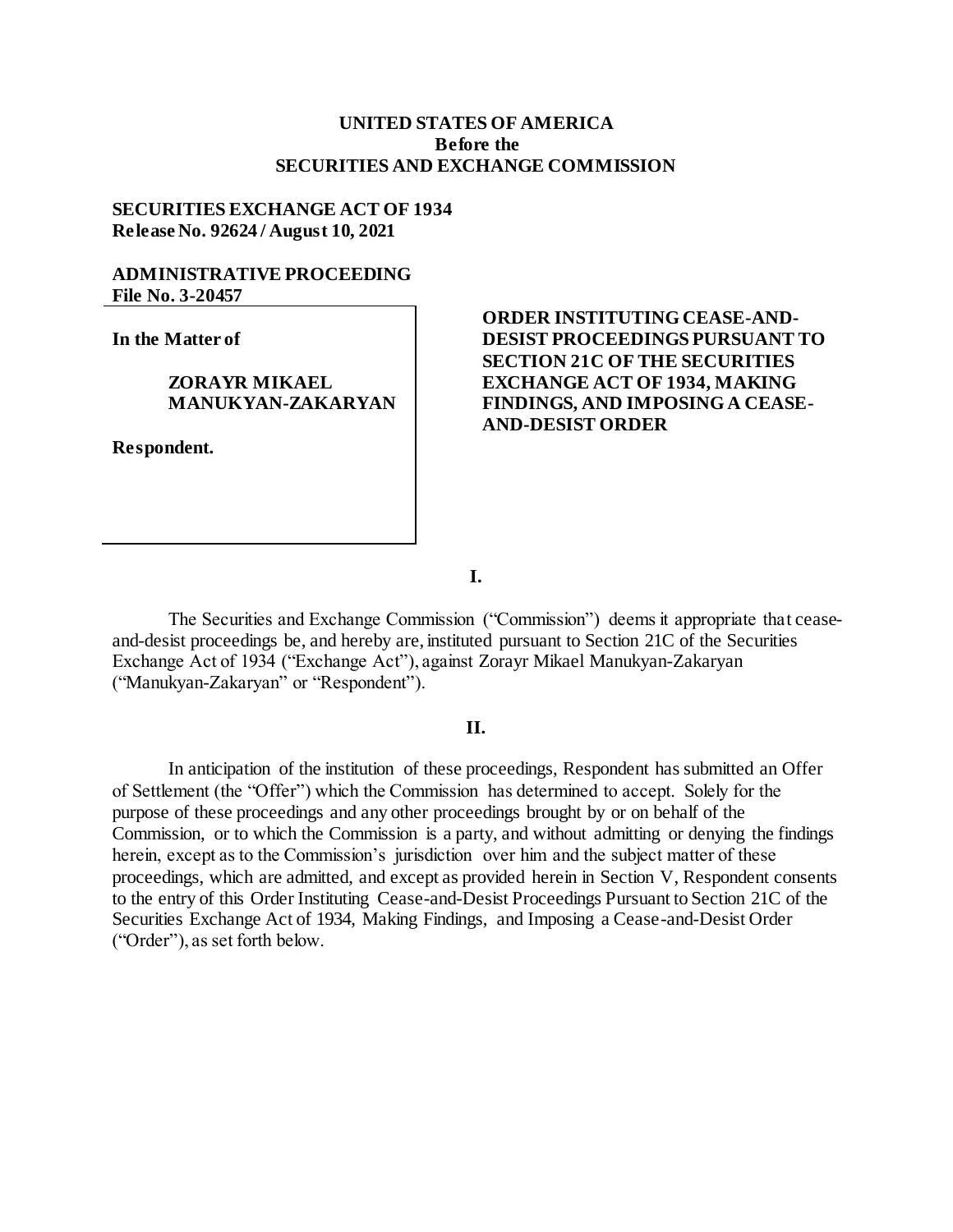#### **III.**

On the basis of this Order and Respondent's Offer, the Commission finds that:

#### **Summary**

1. This matter involves insider trading by Manukyan-Zakaryan in the stock of AveXis, Inc. ("AveXis") ahead of an April 9, 2018 announcement that AveXis had agreed to be acquired by Novartis AG ("Novartis"). In the months leading up to the acquisition, AveXis was in discussions about a potential transaction with Novartis and Pfizer, Inc. ("Pfizer"). Pfizer referred to AveXis in its internal communications as Project Air. On March 13, 2018, Manukyan-Zakaryan, then a Senior Director, Biostatistics, Worldwide Research and Development for Pfizer, was asked to assist an ongoing Project Air due diligence review by reviewing certain clinical data in connection with the potential acquisition of AveXis. While working on the due diligence team, Manukyan-Zakaryan learned material nonpublic information about the potential acquisition from Pfizer and confidential clinical data from AveXis and purchased AveXis shares. While the Pfizer transaction was not completed, Novartis and AveXis soon reached an agreement to complete their transaction. Following the announcement that Novartis intended to acquire AveXis, AveXis's share price increased nearly 82 percent, resulting in total unlawful trading profits of \$20,498.63 for Manukyan-Zakaryan.

### **Respondent**

2. Manukyan-Zakaryan, age 48, currently resides in Lexington, Massachusetts. Manukyan-Zakaryan was employed by Pfizer as a biostatistician from December 2013 to November 2018, first as a Director and then a Senior Director at Worldwide Research and Development. He has never held securities licenses or been registered with the Commission in any capacity.

#### **Relevant Entities**

3. AveXis, Inc. was a Bannockburn, Illinois-based biopharmaceutical company engaged in the development of gene therapy treatments for rare neurological genetic disorders. On April 9, 2018, AveXis announced that Novartis had agreed to acquire AveXis, and the acquisition was completed on May 15, 2018. Prior to its acquisition by Novartis, AveXis was quoted on the NASDAQ Global Select Market under the ticker symbol "AVXS."

4. Novartis AG is organized under the laws of Switzerland and headquartered in Basel, Switzerland. Novartis is a global pharmaceutical company whose American Depositary Shares are registered with the Commission pursuant to Section 12(b) of the Exchange Act and trade on the New York Stock Exchange under the ticker symbol "NVS."

5. Pfizer Inc. is a Delaware corporation with its headquarters in New York, New York. Pfizer is a research-based, global biopharmaceutical company. Pfizer's common stock is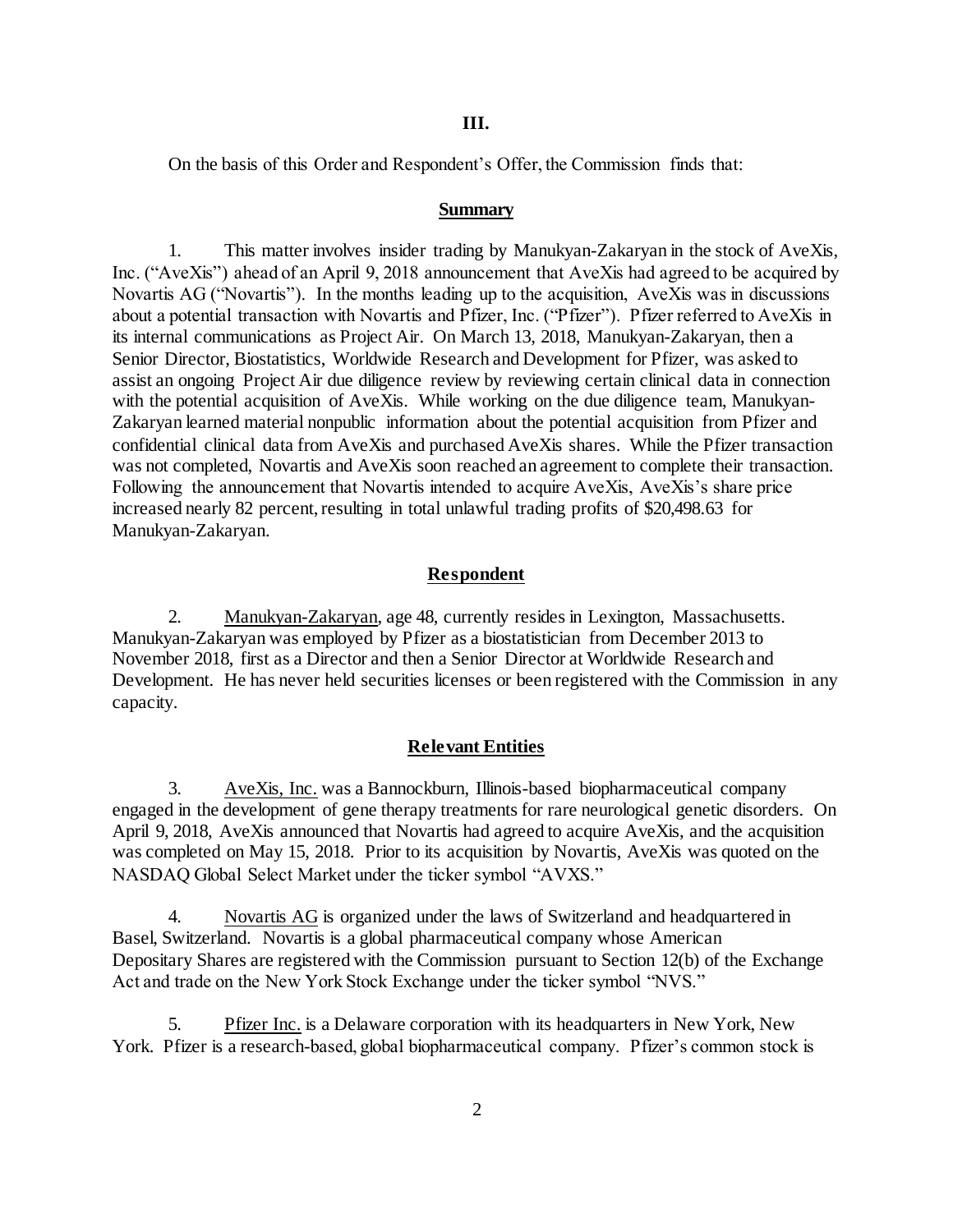registered with the Commission pursuant to Section 12(b) of the Exchange Act and is listed on the New York Stock Exchange under the ticker symbol "PFE."

### **Background**

6. Manukyan-Zakaryan was a Pfizer employee from December 2013 to November 2018. From September 2016 to November 2018, Manukyan-Zakaryan was a Senior Director at Worldwide Research and Development, and focused on the design, conduct, and analysis of all phases of clinical trials. Prior to his Pfizer employment, Manukyan-Zakaryan worked as a biostatistician at another biotechnology company and was part of the leadership in that company's spinal muscular atrophy ("SMA") program.

7. During the course of his employment at Pfizer, Manukyan-Zakaryan participated in trainings regarding Pfizer's code of conduct, which included Pfizer's insider trading policy. The insider trading policy prohibited employees from trading in the securities of another company while aware of material nonpublic information relating to that company obtained in the course of their employment with Pfizer. Manukyan-Zakaryan knew that he was prohibited from trading on the basis of material nonpublic information that he learned in the course of his employment, which included confidential information about any Pfizer "potential acquisition or collaboration candidate." Pfizer's insider trading policy also required Manukyan-Zakaryan to report any trading that may have taken place in violation of Pfizer's insider trading policy. Manukyan-Zakaryan certified annually, including on May 15, 2017 and May 2, 2018, through Pfizer's integrity pledge that he received, read, understood, and agreed to abide by Pfizer's standards of business conduct and to report all suspected or potential violations of law or Pfizer's policies.

### **The AveXis Acquisition**

8. At all relevant times, AveXis was a biotechnology company developing treatments for rare neurological genetic disorders, most notably SMA, through its proprietary gene therapy, AVXS-101. On February 13, 2018, AveXis engaged a financial advisor to assist AveXis in exploring potential strategic transactions.

9. On February 16, 2018, Novartis made a preliminary and non-binding offer to acquire AveXis. On March 5, 2018, Novartis and AveXis executed a confidentiality agreement.

10. On March 11, 2018, Pfizer and AveXis executed a confidentiality agreement. AveXis also granted Pfizer access to an electronic data room containing confidential information of AveXis and Pfizer initiated its due diligence process.

11. On March 13, 2018, Manukyan-Zakaryan was asked to assist in Pfizer's due diligence project by reviewing clinical data in connection with the potential acquisition of AveXis because of his experience with SMA research. On that same day, Manukyan-Zakaryan received a trading blackout notice from Pfizer informing him that Pfizer employees working on the due diligence project were prohibited from trading in the securities of Pfizer or AveXis, referenced in the notice by its code name Project Air.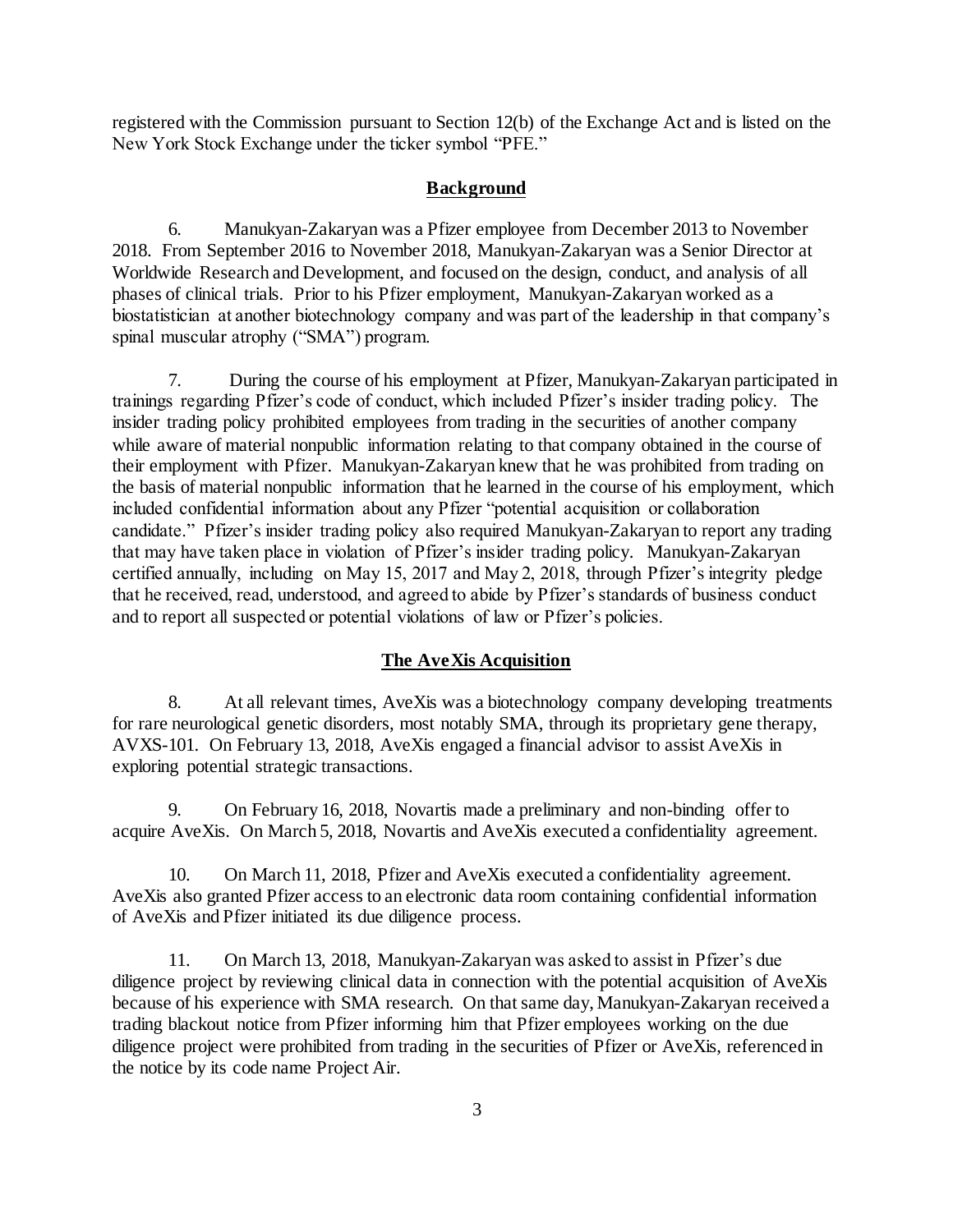12. Between March 13 and April 3, 2018, Manukyan-Zakaryan worked on the Pfizer clinical due diligence team helping evaluate AveXis's early clinical trial data. As part of the due diligence team, Manukyan-Zakaryan received access to AveXis's confidential data. Manukyan-Zakaryan participated in meetings and discussions regarding Project Air's clinical trial data as part of the due diligence work.

13. Manukyan-Zakaryan knew or was reckless in not knowing that information about the potential acquisition of AveXis was material and nonpublic. Manukyan-Zakaryan also knew or was reckless in not knowing that he owed a duty of trust and confidence to Pfizer to refrain from trading in AveXis securities while in possession of the confidential information about Pfizer's potential acquisition of AveXis.

14. Between March 19 and March 21, 2018, while in possession of material nonpublic information regarding Pfizer's potential AveXis acquisition, Manukyan-Zakaryan purchased AveXis shares. On March 19, Manukyan-Zakaryan purchased 75 AveXis shares at \$124.44 per share. On March 20, Manukyan-Zakaryan purchased an additional 100 AveXis shares at \$128.25 per share, and on March 21, he purchased an additional 125 AveXis shares between \$124.63 and \$126.92 per share.

15. On April 2, 2018, Pfizer decided not to pursue further the AveXis acquisition. On April 3, 2018, a Pfizer employee informed Manukyan-Zakaryan that Pfizer had decided not to proceed with the AveXis acquisition. On April 5, 2018, Manukyan-Zakaryan received a second blackout notice from Pfizer that kept the AveXis trading restrictions in place and explained that, notwithstanding Pfizer's decision to terminate the due diligence project, all information related to the due diligence project continued to be "highly confidential." On April 9, 2018, 55 of Manukyan-Zakaryan's AveXis shares were liquidated at \$122.13 per share pursuant to a margin call. At no time did Manukyan-Zakaryan report his AveXis trades to anyone at Pfizer as required by Pfizer's insider trading policy or the annual integrity pledge.

16. On April 9, 2018, AveXis announced that it had entered into a merger agreement with Novartis, pursuant to which Novartis planned to acquire AveXis for \$218 per share in an all cash-tender offer. After the announcement, AveXis's share price increased approximately 82 percent to \$210.46, up \$94.55 from the previous day's close of \$115.91.

17. Based on the increase in AveXis's stock price, Manukyan-Zakaryan illegally profited by \$20,498.63 based on the 245 AveXis shares that he still owned as of the date of the merger announcement. On May 15, 2018, Manukyan-Zakaryan's AveXis shares were converted into cash as a result of the completion of the AveXis-Novartis merger.

### **Violations**

18. As a result of the conduct described above, Manukyan-Zakaryan violated Section 10(b) of the Exchange Act and Rule 10b-5 thereunder, which prohibit fraudulent conduct in connection with the purchase or sale of securities.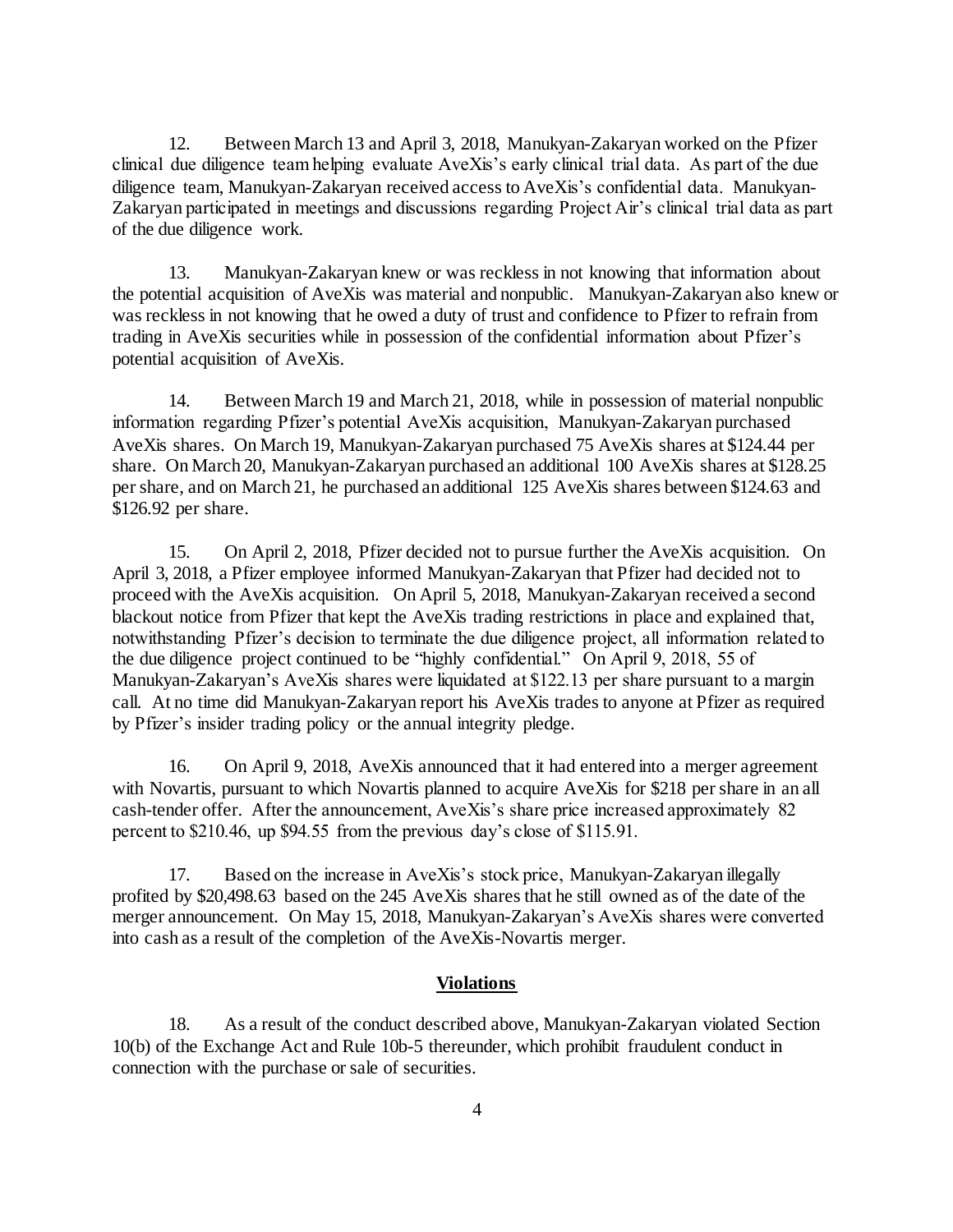In view of the foregoing, the Commission deems it appropriate to impose the sanctions agreed to in Respondent Manukyan-Zakaryan's Offer.

Accordingly, it is hereby ORDERED that**:**

A. Pursuant to Section 21C of the Exchange Act, Respondent Manukyan-Zakaryan cease and desist from committing or causing any violations and any future violations of Section 10(b) of the Exchange Act and Rule 10b-5 thereunder.

B. Respondent Manukyan-Zakaryan shall, within 10 days of the entry of this Order, pay a civil money penalty in the amount of \$40,997.26 to the Securities and Exchange Commission for transfer to the general fund of the United States Treasury, subject to Exchange Act Section  $21F(g)(3)$ . If timely payment is not made, additional interest shall accrue pursuant to 31 U.S.C. §3717.

Payment must be made in one of the following ways:

- (1) Respondent may transmit payment electronically to the Commission, which will provide detailed ACH transfer/Fedwire instructions upon request;
- (2) Respondent may make direct payment from a bank account via Pay.gov through the SEC website at http://www.sec.gov/about/offices/ofm.htm; or
- (3) Respondent may pay by certified check, bank cashier's check, or United States postal money order, made payable to the Securities and Exchange Commission and hand-delivered or mailed to:

Enterprise Services Center Accounts Receivable Branch HQ Bldg., Room 181, AMZ-341 6500 South MacArthur Boulevard Oklahoma City, OK 73169

Payments by check or money order must be accompanied by a cover letter identifying Zorayr Mikael Manukyan-Zakaryan as a Respondent in these proceedings, and the file number of these proceedings; a copy of the cover letter and check or money order must be sent to Associate Director Monique C. Winkler, Division of Enforcement, Securities and Exchange Commission, 44 Montgomery Street, Suite 2800, San Francisco, CA 94104.

C. Amounts ordered to be paid as civil money penalties pursuant to this Order shall be treated as penalties paid to the government for all purposes, including all tax purposes. To preserve the deterrent effect of the civil penalty, Respondent agrees that in any Related Investor